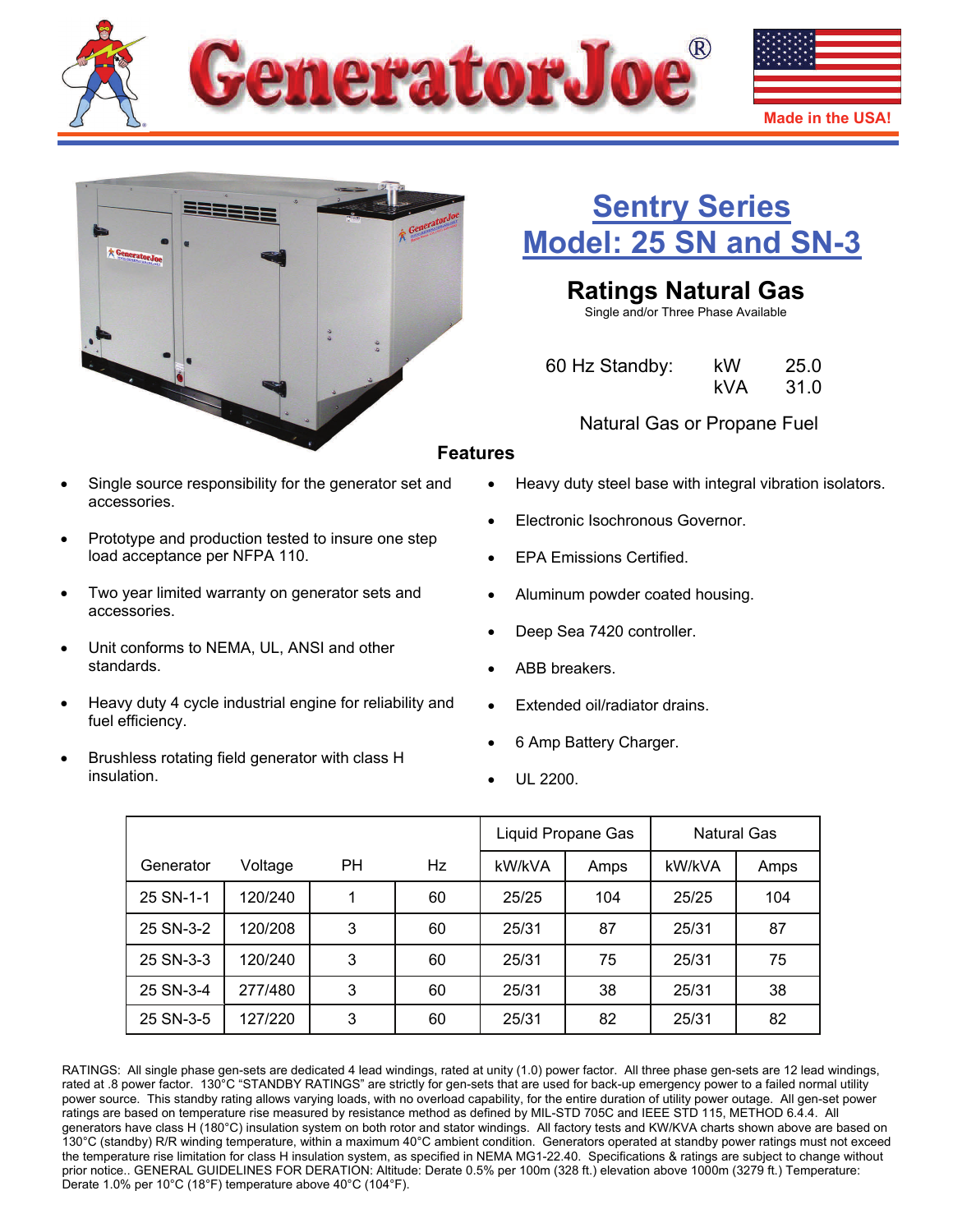### **ENGINE\_\_\_\_\_\_\_\_\_\_\_\_\_\_\_\_\_\_\_\_\_\_\_\_\_\_\_\_\_\_\_\_\_\_\_\_\_\_\_**

| Model and Type Ind. Power Train Vortec, 3.0L, 4 cycle         |  |
|---------------------------------------------------------------|--|
|                                                               |  |
| Cylinder Arrangement  4 Cylinders, In-Line                    |  |
| Displacement Cu. In. (Liters) 181 (3.0)                       |  |
|                                                               |  |
|                                                               |  |
|                                                               |  |
|                                                               |  |
|                                                               |  |
|                                                               |  |
|                                                               |  |
|                                                               |  |
| Frequency Reg. (no load-full load) Isochronous                |  |
|                                                               |  |
| Air Cleaner Dry, Replaceable Cartridge                        |  |
|                                                               |  |
| Piston Speed, ft/min (m./min) 1080 (329)                      |  |
| Max Power, bhp (kwm) Standby/LPG48 (36)                       |  |
| Max Power, bhp (kwm) Standby/NG47 (35)                        |  |
| Ltd. Warranty Period . 12 Months or 2000 hrs., first to occur |  |
|                                                               |  |

## **FUEL SYSTEM \_\_\_\_\_\_\_\_\_\_\_\_\_\_\_\_\_\_\_\_\_\_\_\_\_\_\_\_\_\_\_\_\_**

Type .......................... LPG or NAT. GAS, Vapor Withdrawal Fuel Pressure (kpa), in. H<sub>2</sub>O\* ................. (1.74-2.74), 7"-11" Secondary Fuel Regulator .......... NG or LPG Vapor System Auto Fuel Lock-Off Solenoid ................ Standard on all sets Fuel Supply Inlet Line ............................................. 1" NPTF \* Measured at gen-set fuel inlet, downstream of any dry fuel accessories.

## **FUEL CONSUMPTION**

| <b>LP GAS: FT<sup>3</sup>/HR (M<sup>3</sup>/HR)</b>                                                                             | STANDBY    |  |
|---------------------------------------------------------------------------------------------------------------------------------|------------|--|
| 11000% ILOAID                                                                                                                   | 1668(44.8) |  |
| 7/5% I.QAD                                                                                                                      | 136(3.9)   |  |
| 50% LOAD                                                                                                                        | 95(2.7)    |  |
| LPG = 2500 BTU X FT <sup>3</sup> = Total BTU/HR<br>LPG Conversion: $850$ FT <sup>3</sup> =1 LB.: $36.4$ FT <sup>3</sup> =1 GAL. |            |  |

| NAT. GAS: $FT^3/HR$ (M <sup>3</sup> /HR) | <b>STANDBY</b> |  |
|------------------------------------------|----------------|--|
| 100% LOAD                                | 400(11.3)      |  |
| 75% LOAD                                 | 324(9.2)       |  |
| 50% LOAD                                 | 227(6.4)       |  |
| $NG = 1000 BTU X FT3 = Total BTU/HR$     |                |  |

### **OIL SYSTEM**

## **ELECTRICAL SYSTEM \_\_\_\_\_\_\_\_\_\_\_\_\_\_\_\_\_\_\_\_\_\_\_\_\_\_**

| Eng. Alternator and Starter: |  |
|------------------------------|--|
|                              |  |

| May Amn Output of Alternator |  |
|------------------------------|--|

 Max. Amp Output of Alternator ...................................70 Recommended Battery to -18°C (0°F): . 12 VDC, Size BCI# 24F Max Dimensions: 10 3/4" lg X 6 3/4" wi X 9" hi, with standard round posts. Min. output at 600 CCA. Battery tray (max. dim. at 12"lg x 7"wi), hold down straps, battery cables, and battery charger, is furnished. Installation of (1) starting battery is required, with possible higher AMP/HR rating, as described above, if normal environment averages -13°F (-25°C) or cooler. **COOLING SYSTEM** 

| Type of System Pressurized, closed recovery                                                         |  |
|-----------------------------------------------------------------------------------------------------|--|
| Coolant Pump  Pre-lubricated, self-sealing                                                          |  |
| Cooling Fan Type (no. of blades) Pusher (10)                                                        |  |
|                                                                                                     |  |
| Ambient Capacity of Radiator °F (°C) 125 (51.6)                                                     |  |
| Engine Jacket Coolant Capacity Gal (L) 1.8 (6.8)                                                    |  |
| Radiator Coolant Capacity (incl. engine) Gal. (L)5.0 (18.9)                                         |  |
| Maximum Restriction of Cooling Air Intake                                                           |  |
| and discharge side of radiator in. $H_2$ 0 (kpa)  .5 (.125)                                         |  |
| Water Pump Capacity gpm (L/min)18.2 (69)                                                            |  |
| Heat Reject Coolant: Btu/min (kw)1940 (34)                                                          |  |
| Low Radiator Coolant Level ShutdownStandard                                                         |  |
| Note: Coolant temp. shut-down switch setting at 220°F (104°C) with 50/50<br>(water/antifreeze) mix. |  |

## **COOLING AIR REQUIREMENTS**

| Radiator Air Flow cfm $(m^3/min)$ 2500 (72) |  |
|---------------------------------------------|--|
| Heat Rejected to Ambient:                   |  |
|                                             |  |
| Alternator: kw (btu/min)4.5 (250)           |  |

### **EXHAUST SYSTEM**

| Max. Back Pressure in. hg (KPA) 3.0 (10.2)         |                       |
|----------------------------------------------------|-----------------------|
| Exhaust Flow, at rated kw: cfm $(m^3/m)$ 250 (7.1) |                       |
| Exhaust Temp., at rated kw: °F (°C) 1056 (569)     |                       |
| Engines are EPA certi-<br>$\approx$                | fied for LPG and Nat- |
| ural Gas.                                          |                       |



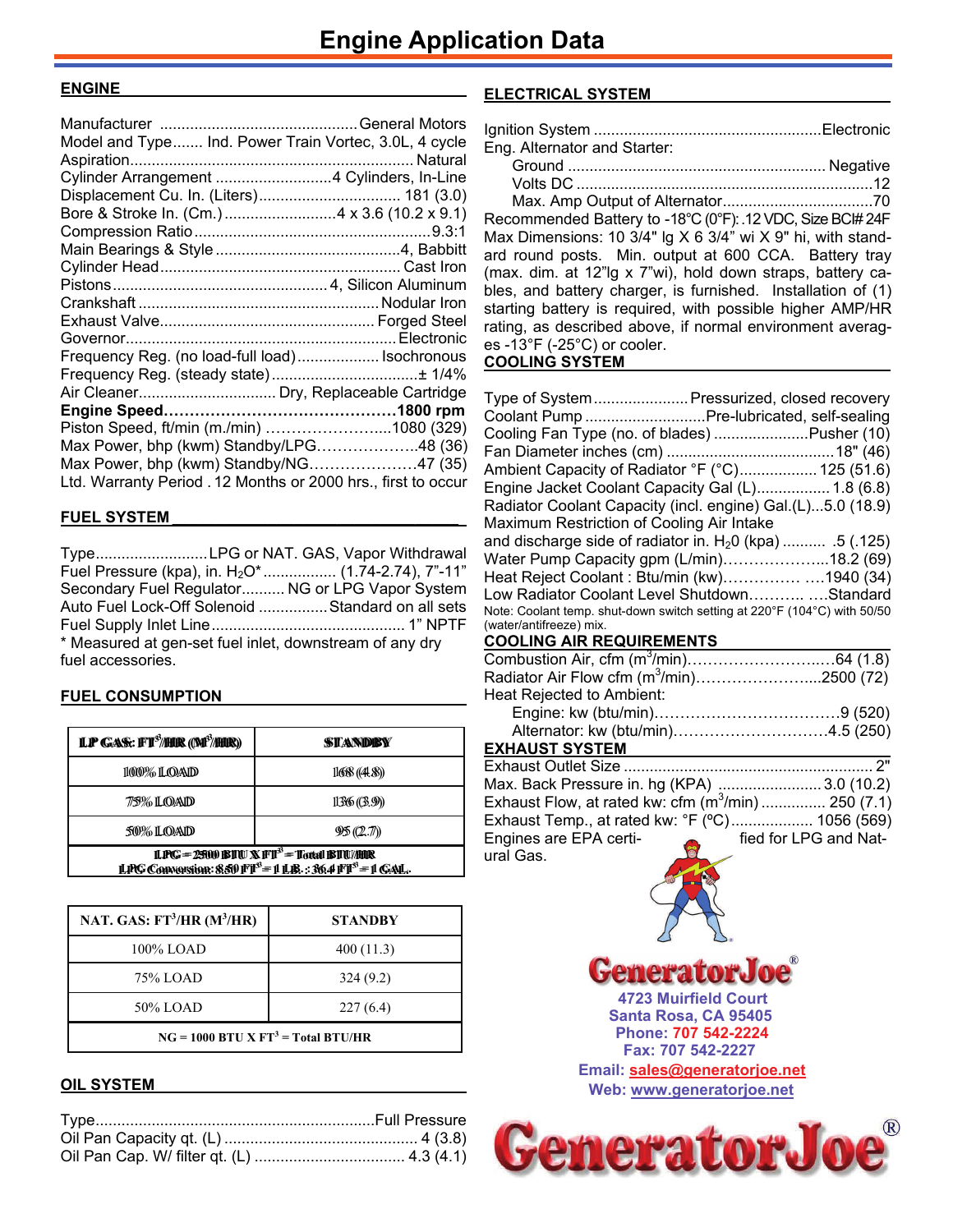# **AC Alternator Specifications**

**STANDARDS:** Marathon MagnaPlus and MagnaMax generators meet UL Listed Electric Generator, American and other international standards such as: NEMA MG1-22, BS5000, CAS C22.2, IEC 34-1 AND VDE 0530. Other standards and certifications can be considered upon request. (Both MagnaPlus & MagnaMax series are built with NEMA Class H Insulation materials or better which are normally rated at 190C degrees total temperature by NEMA however UL laboratories demands the total temperature be derated to a maximum of 160C total temperature when "UL LISTED").

**VOLTAGE REGULATOR:** SE350, supplied with standard MagnaPlus units and excitation system have solid state voltage build-up, encapsulated for humidity and abrasion protection, 1% regulation, volts per hertz operation, over excitation shutdown, stability adjust and built-in voltage adjustment.

PM300 (optional on MagnaPlus) Supplied with optional PMG excitation support have solid state voltage build-up, encapsulated for humidity and abrasion protection, 1% regulation, volts per hertz operation, over excitation shutdown, stability adjust and built-in voltage adjustment.

DVR2000E+ (optional for MagnaPlus) Standard on MagnaMax voltage regulator and PMG excitation support system are digital, microprocessor design with solid state voltage build-up, encapsulated for humidity and abrasion protection, 1/4% regulation, true volts per hertz operation with adjustable cut in, loss of sensing continuity shutdown,

PMG Excitation Support System (Standard on MagnaMax) Optional for MagnaPlus, permanent magnet generator excitation support system, minimum short circuit support current of 300% of the rating (250% for 50 hertz) for 10 seconds.

**INSULATION SYSTEM:** Meet UL1446, UL2200 requirements. Class H materials or better.

**MAIN ROTOR:** MagnaPlus main rotating field construction shall consisting of one piece, four pole laminations, incorporate amortisseur windings to facilitate parallel operation and application to voltage distorting loads. In addition, the amortisseur winding and field pole coil supports may be integrally die cast with the rotor laminations to form a unitized rotor core. The rotating assembly shall be dynamically balanced to less than 2 mils -peak-to-peak-displacement, and shall be designed to have an over speed withstand of 125% of rated speed for 15 minutes when operating at stable rated operating temperature.

**VERIFICATION OF PERFORMANCE:** (MagnaPlus series) All certified performance and temperature rise test data submitted by generator manufacturer are to be the result of the actual test of the same or duplicate generators. Temperature rise data shall be the result of loaded, rated power factor heat runs at the rated voltage and hertz. All performance testing shall be done in accordance with MIL-STD-705 and/or IEEE Standard-115. Generators are manufactured using production procedures & quality

# **Deep Sea 7420 Digital Controller**



controller includes backlit LCD display which generator at all times.

The 7420 controller will also monitor speed, frequency, voltage, current, oil pressure, coolant temp., and fuel levels. These modules have been designed to display warning and shut down status. It also includes: (11) configurable inputs alerts ● (8) configurable outputs alerts ● voltage monitoring ● mains (utility) failure detection ● (250) event logs ● configurable timers ● automatic shutdown or warning during fault detection • remote start (on load) ● engine preheat ● advanced metering capability ● hour meter ● text LCD displays ● protected solid state outputs • test buttons for: stop/reset • manual mode • maximized auto mode ● lamp test ● start button ● power monitoring **Santa Rosa, CA 95405** 



The 7420 controller is an This controller includes the 7420 expansion features auto start mains (utility) including RS232, RS484 (using MODBUS-RTU/TCP), failure module for single direct USB connection with PC, expansion optioned using gen-set applications. This DSENet for remote annunciation and remote relay a interfacing for a distance of up to 3300FT. The controller software is freely downloadable from the internet and continuously displays the allows monitoring with direct USB cable, LAN, or by status of the engine and internet via the built in web interface.



Further expansion is available by adding the optional "WebNet" gateway interface module. This device will allow comprehensive monitoring of the generator via the cloud including identification, location, and status. Some advantages of this module include: reduced site visits and maintenance costs ● remote fuel management ● fault analysis ● asset tracking ● automatic system alerts ●

system up-time. **4723 Muirfield Court Fax: 707 542-2227 Phone: 707 542-2224 Web: [www.generatorjoe.net](http://www.generatorjoe.net)  Email: [sales@generatorjoe.net](mailto:sales@generatorjoe.net?subject=Your%20products)**